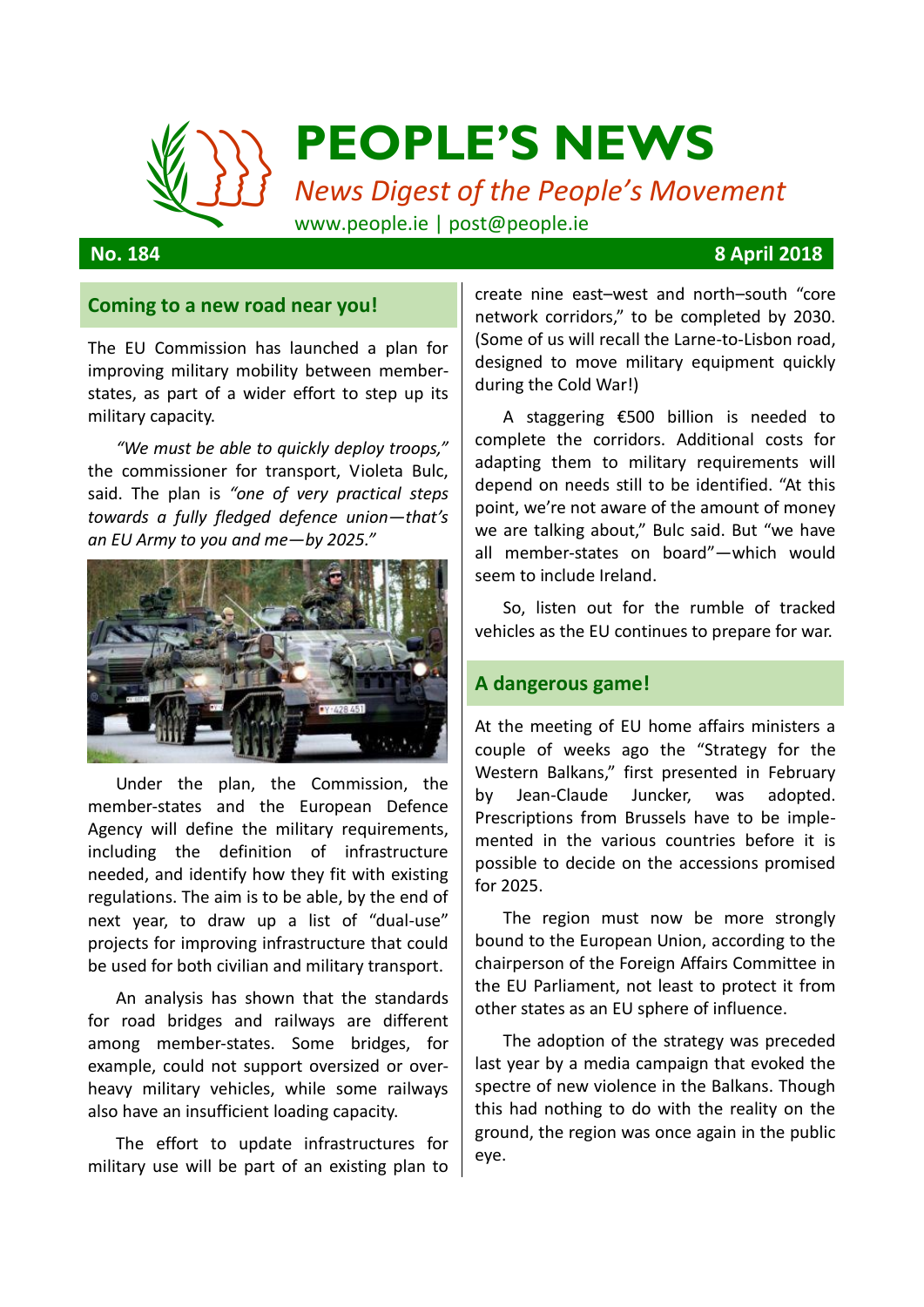The background is that the United States, Russia and, to a lesser extent, Turkey and China have become adversaries in the Balkans. The United States in particular has actively challenged the EU's supremacy through Montenegro's membership of NATO and the installing of a US-backed government in Macedonia.



Now, with the help of the Western Balkans Strategy, lost terrain is to be regained. Serbia, Albania, Bosnia and Herzegovina, Montenegro, Macedonia and Kosovo should thus be given a "European future."

This is a "geostrategic investment in a stable, strong and united Europe," the paper says. The EU's main concern is to bring the region, which is considered to be an autocratic back yard, under the control of Brussels and thus, in the long run, under German command.

One means of doing so is the "accession negotiations" with the EU. What sounds harmless in fact aims at nothing less than redesigning the state institutions and the individual economies in such a way that they can only function as an appendage of German hegemony.

As a periphery, the Balkan countries would be degraded to the level of extended work benches and sales markets for Western companies, consolidating the economic

dominance of Germany and the derived military and political supremacy.

The minister of state for European affairs, Helen McEntee TD, said: "The strategy on the Western Balkans, published today, reaffirms the commitment of the European Union to the European perspective of all of the countries of the Western Balkans, a commitment that Ireland fully supports. It outlines a framework for those aspiring to join the Union in the foreseeable future. Ireland believes that we should welcome those who are ready to take on the responsibilities and obligations of membership, and that we should encourage them along their path. I spent last week meeting key players in Bosnia and Herzegovina, Montenegro and Serbia, and we discussed many of the issues contained in the strategy. I … assured them of Ireland's support as they carry out the reforms necessary to meet the high standard expected by the European Union."

She probably didn't outline the effects of EU austerity measures on Ireland. Shades of Pat Cox in Maidan Square!

## **Plum jobs—but it's too late!**

The EU Parliament has just published nine job openings. Some are in Brussels and some in Luxembourg, at about €15,000 a month, substantial tax break included. Among them is the job of director in the Department for Communication working on the EU's 2019 election campaign, for which the Parliament's bureau set aside €33 million as part of the 2019 EU budget.

The planned expenditure is actually  $£33$ million plus. According to the Parliament's secretary-general, Klaus Welle, its institutional communication campaign will serve as a background "service-provider" to political campaigns.

In the period before the elections "the European political parties—the EU currently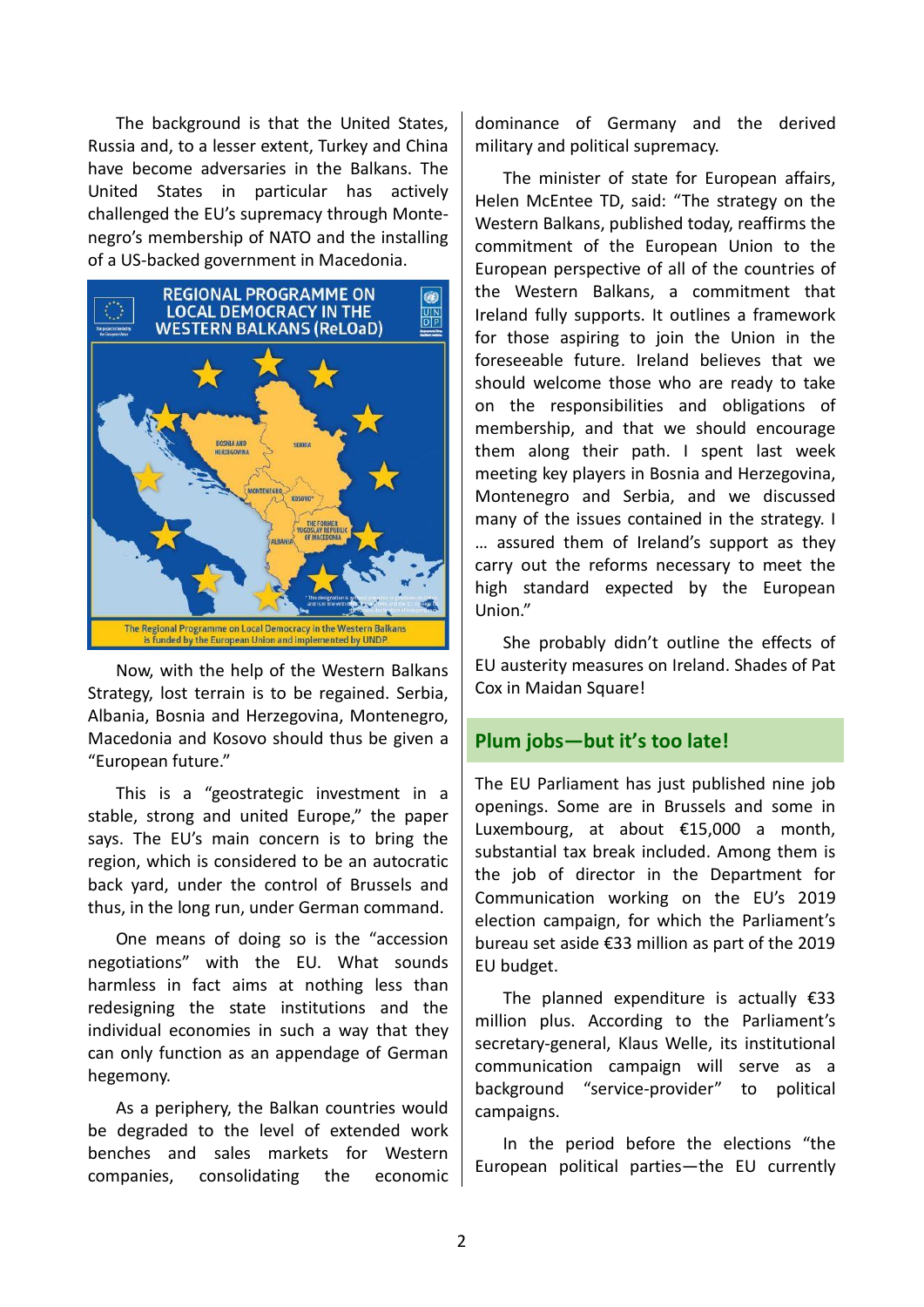recognises thirteen—will play a crucial, leading role alongside the national parties," Welle wrote, proposing "to enable them to carry out this mission with funding specifically increased this year" by €17 million. That's roughly €70,000 to spend for each of the 705 members of the EU Parliament after Brexit.

Applications for these plum jobs closed on 23 March—but you had to work for the Parliament, as there didn't seem to be external job ads placed by the institution that trumpets transparency.

# **Poverty among EU unemployed now close to 50 per cent**

Eurostat, the EU's statistics directorate, recently issued its updated data covering people who are at risk of monetary poverty. From it we learn that 49 per cent of unemployed people in the EU "were at risk of poverty" in 2016, even "after social transfers" were taken into account.



While the usual suspects perform badly on these indicators (Spain, Greece, Italy), a stark result is that 71 per cent of German unemployed people are at risk of poverty. This proportion has jumped from 41 per cent in 2005—an increase of 30 percentage points. So even in the strongest euro-zone economy the policy frameworks are delivering terrible outcomes.

Increasing divergence and inequality and increased social exclusion are the most striking characteristics of the thirteen years of EU history since 2005. It doesn't look like a policy

bloc that any sensible country should aspire to be part off (or remain within).

In February 2018, 3.6 million young people (under twenty-five) were unemployed in the EU 28, of whom 2.5 million were in the euro area. The youth unemployment rate was 15.9 per cent in the EU 28 and 17.7 per cent in the euro area, compared with 17.3 per cent and 19.4 per cent, respectively, in February 2017.

In February 2018 the lowest rates were observed in Germany (6.2 per cent), the Netherlands (7.2 per cent), and the Czech Republic (7.5 per cent), while the highest were recorded in Greece (45.0 per cent in December 2017), Spain (35.5 per cent), and Italy (32.8 per cent).

**Past issues of** *People's News*



Past issues of *People's News* can be found at [www.people.ie.](http://www.people.ie/)

# **Continuing the ratification of CETA could be illegal**

A recent important judgement from the EU Court of Justice says that corporate sovereignty provisions included in trade agreements between the EU's member-states are illegal.

The logic behind this decision suggests that any form of investor-state dispute settlement (ISDS)—the official name for the corporate sovereignty framework—even in trade agreements involving countries outside the EU, would be forbidden too.

Christina Eckes, professor of European law at the University of Amsterdam, believes that the implications of the ECJ ruling are even broader. She says that, in the wake of the judgement, serious doubts hang over the investment chapter in the Comprehensive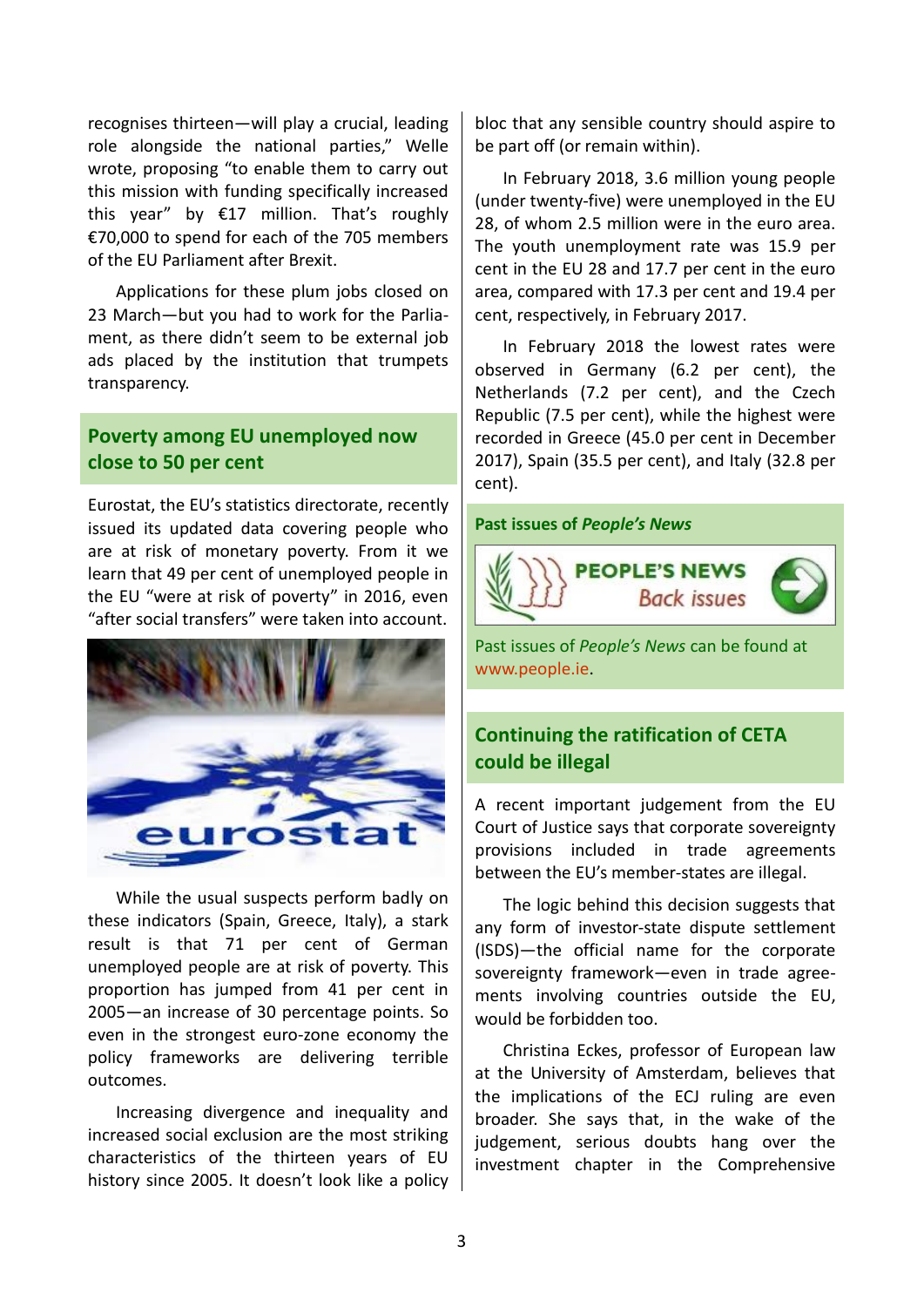Economic and Trade Agreement (CETA) between the EU and Canada, which has still not been ratified by all EU member-states, a process that is necessary before it comes into force definitively.



In fact Belgium has explicitly asked the ECJ to rule on the legality of the investor court system (ICS, formerly ISDS) in CETA, which is the modified version of corporate sovereignty that supposedly addresses its flaws. As a result, a ruling on whether CETA's investment chapter is legal is definitely on its way, and could have serious implications for CETA and its continuing ratification.

Prof. Eckes points out, however, that there is something called "EU loyalty," which requires that member-states, among others, "facilitate the achievement of the Union's tasks and refrain from any measure which could jeopardise the attainment of the Union's objectives." In external relations they are obliged not to undermine the EU's external actions and to ensure unity in international representation.

Furthermore, "EU loyalty" covers not just the present state of EU law but also "the foreseeable future development of EU law" and should therefore be interpreted as requiring certain actions or omissions in the present so as to avoid a potential future conflict between international legal obligations and EU law.

What this means in practice is that the EU's member-states should not go ahead and ratify CETA without knowing the outcome of the ECJ's deliberation on the legality of the ICS. If they were to complete ratification and the investment chapter were found inadmissible by the court, this would undermine the authority of the ECJ, as its ruling would be null and void.

As a consequence, Prof. Eckes says, "in the

light of the foreseeable risk that the ECJ declares the CETA investment chapter to be capable of undermining the autonomy of the EU legal order, member-states are required by the principle of EU loyalty to halt ratification in order to demonstrate a uniform position as one party, together with the EU and the other member-states, on the international plane in general and vis-à-vis Canada in particular."

It's an interesting argument, which the EU Commission will doubtless do its best to ignore, in the hope that it can just steamroller CETA through the ratification process before the ECJ issues its ruling.

If, however, as seems likely, CETA's investment chapter is indeed ruled illegal by the EU's court, this will present a rather thorny problem for the EU. Given the other challenges it faces, thanks to rising populism in many EU countries, the Commission could probably do without this kind of constitutional crisis that would undermine further people's support for the EU project. That might be a good reason for putting those ratifications on hold for a while.

# **"Ireland is supportive of ongoing EU-NATO cooperation and coordination"**



Maureen O'Sullivan TD asked the Tánaiste and minister for foreign affairs and trade (and Bilderberger), Simon Coveney, how Ireland's neutrality will be affected, in view of increasing co-operation between the EU and NATO.

"The EU's engagement with NATO is governed by the Lisbon Treaty," he replied, "including the legally binding Irish Protocol which expressly states that 'the Treaty of Lisbon does not affect or prejudice Ireland's traditional policy of military neutrality.'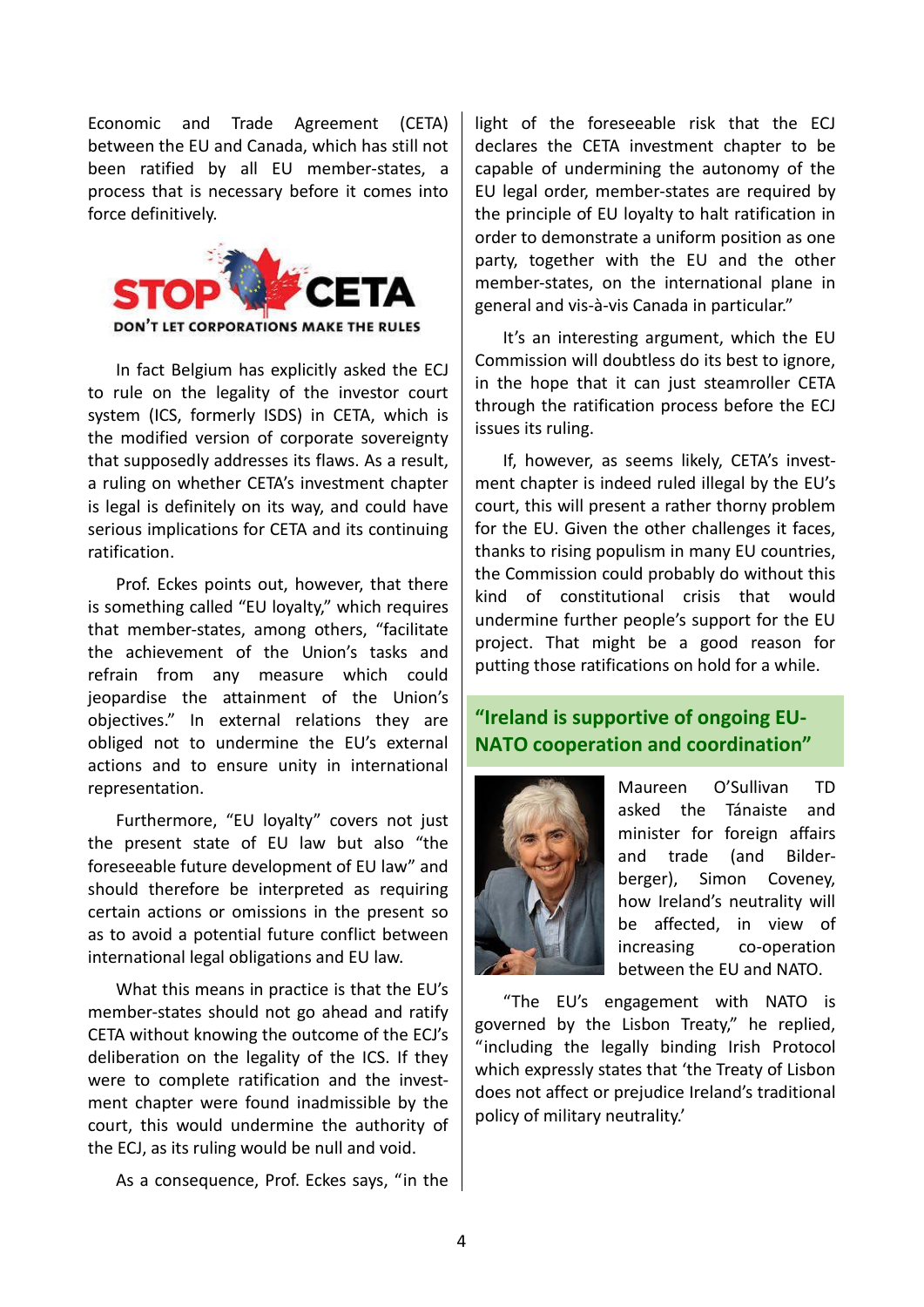

"EU-NATO co-operation focused on promoting security and maintaining peace and stability, is developed with full respect for the decision-making autonomy and procedures of both organisations as well as respect for the security and defence policies of EU Members which are not in NATO. Irish participation in any joint initiative would be considered in accordance with national requirements. This is compatible with Ireland's military neutrality …

"Given the focus on the promotion of peace and security, and on avoiding duplication of structures, systems and standards, Ireland is supportive of ongoing EU-NATO cooperation and coordination. This will also enhance Ireland's efforts in promoting peace and stability for our citizens."

It's not very encouraging that Ireland is supportive of EU-NATO co-operation and coordination. I don't remember being told that back in June 2008 when we voted on the Lisbon Treaty.



# **Why not become a friend of the People's Movement on Facebook?**

<www.facebook.com/peoplesmovementireland>

# **Europhile reform dreamers wake up: There will be no "far-reaching" reforms**

Recently eight northern European finance ministers issued a joint statement on how they thought the euro zone (EMU) might develop. Issued by the finance ministers of Denmark, Estonia, Finland, Ireland, Latvia, Lithuania, the Netherlands, and Sweden, the statement should put paid to any idea that significant progressive reforms are in prospect.

Enter Emmanuel Macron, touting euro-zone reform as if he is a progressive. The reality is different, of course.

Macron has begun to renew his attacks on French workers. His latest front is to undermine wages and conditions for French railway workers. And, just in case the Europhiles claim this is just a Gallic manoeuvre, Macron's policy attacks on workers are part of the EU's 4th European Railway Package, which has to be incorporated in the individual member-states' legal structure by the end of this year.



And on that thorny question of democracy, the French prime minister, Édouard Philippe, has admitted that his government will bypass the National Assembly and introduce the attacks on workers by regulation. In other words, they are prepared to avoid debate in the Assembly if it suits their agenda. This is a typical strategy of EU governments: avoid scrutiny and democratic debate.

And then we read the joint statement by the northern finance ministers in the EU. The initiative has been described as the states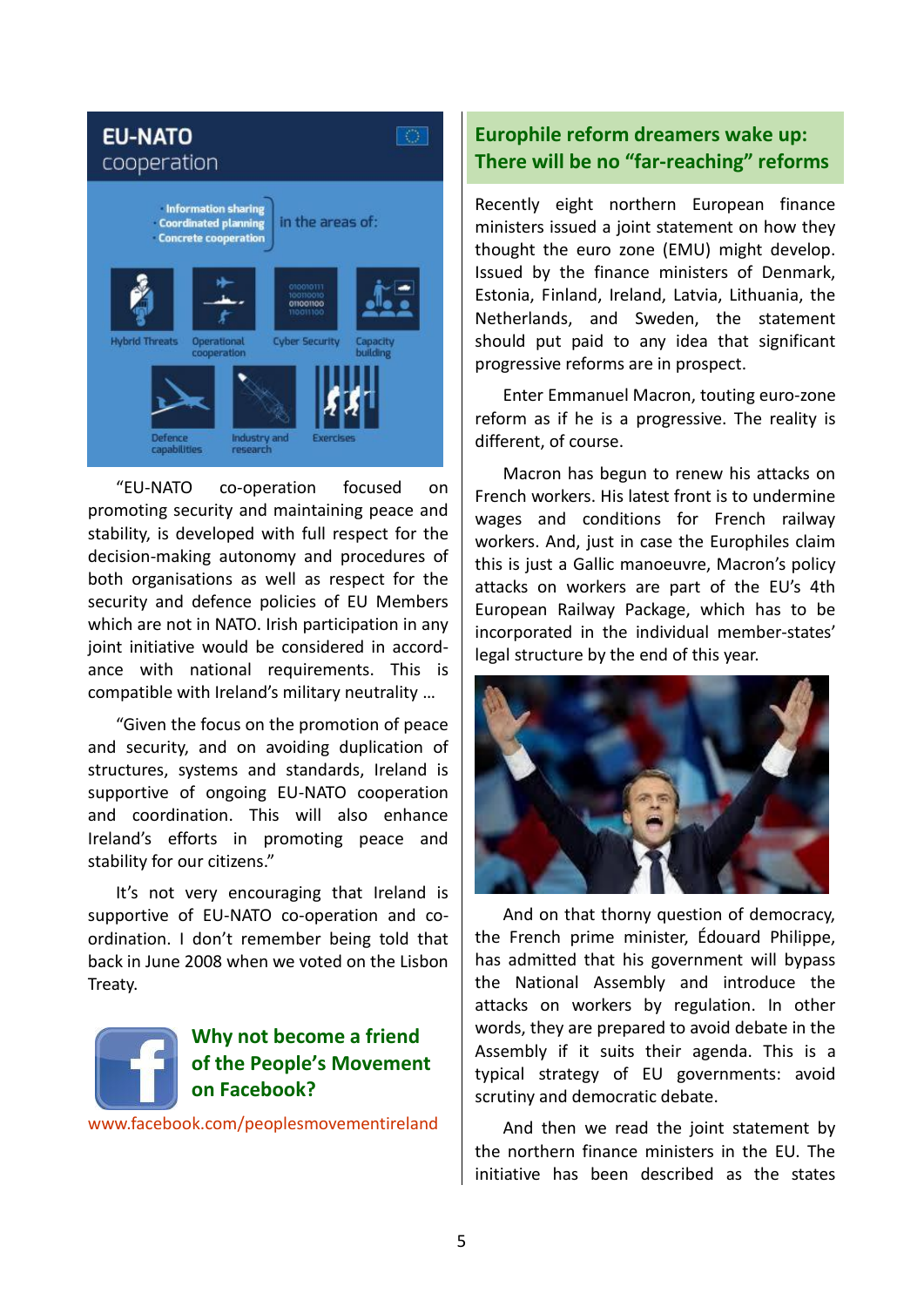"closing ranks" to dispel any idea that change is coming any time soon. They didn't waste any time in letting everyone involved know that the status quo was to be preserved. They were telling Macron what Merkel told his predecessor, François Hollande, directly after he was elected on a "reform agenda": Don't get any ideas.

Merkel couldn't do that directly this time because of her own domestic political struggles. She had made noises earlier in the year (as she was negotiating with the Social-Democratic Party) that while she rejected Macron's call for a larger euro-zone fiscal capacity with a euro-zone finance minister running it, she did support a move towards a European Monetary Fund, which would just play the International Monetary Fund out of the Troika and change nothing.

Led by the Netherlands, one of Germany's strongest "austerity" allies in the euro zone, the northern finance ministers said that the changes already made by the EU Commission were working. "The current strength of the euro area is notably the result of the decisive steps that have been taken at the European level to strengthen the Economic and Monetary Union as well as wide-ranging reforms at the national level."



There was no recognition of these twin facts:

1. World trade has picked up and is boosting euro-zone member-states' national incomes—for the time being—which has nothing to do with the "structural reforms"

carried out in the euro zone.

2. More importantly, the ECB's massive liquidity programme, which in effect is funding fiscal deficits through the secondary market purchases of government debt, is the only reason the euro zone still survives. If the ECB had not acted in this way—beginning with the Securities Market Programme in May 2010 and accelerating the programme (under other names) afterwards—many euro-zone memberstate governments would have gone broke and been forced to leave. That is the reality of the euro zone.

The EU Commission hides behind a treaty that has a no-bailout clause. But every day the central bank is violating that treaty. Eyes look away and the mouths of the technocrats and politicians just utter "structural reform," as if they actually believe their nonsense.

The Finnish minister of finance, Petteri Orpo, claimed that one of the "key problems of the Economic and Monetary Union of the EU" is "the lack of market discipline," so that states are over-indebted and need to take responsibility for their own decisions.

Orpo was supported by Piia-Noora Kauppi, managing director of

Finance Finland, which is "the common voice of the Finnish financial sector and represents the interests of its members," who claimed that the joint statement was a "rational and moderate position" to take.

She expressed the common view that member-states had to "take responsibility for their own economies," seemingly overlooking the obvious point that they can no longer do that in any meaningful way, given that they do not issue their own currencies and are subject to harsh fiscal rules imposed by the EU Commission.

Undeterred, she uttered the standard line: Each country is responsible for seeing to this and shouldering the costs.

And the conclusion (the northern finance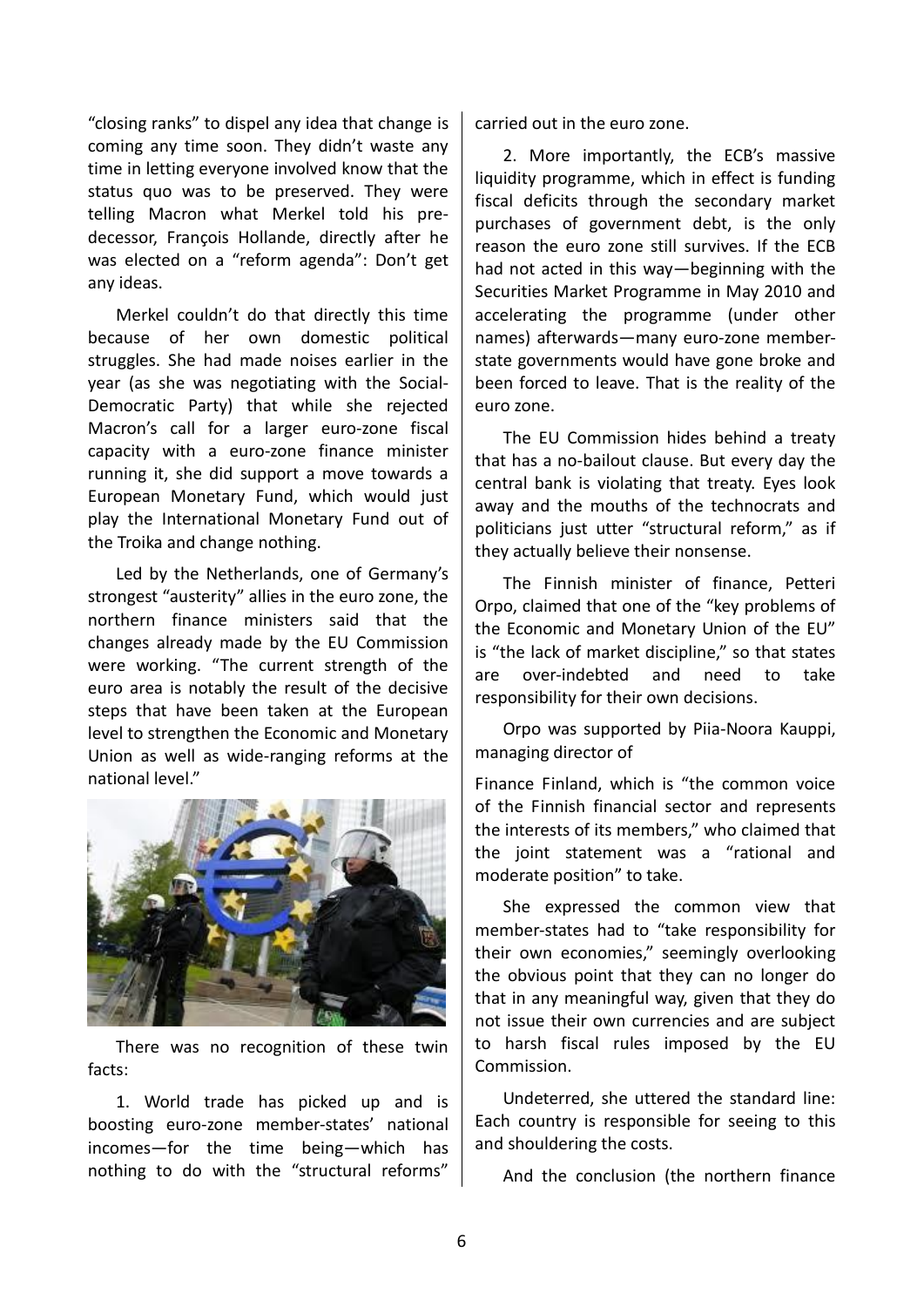ministers' message again): Further deepening of the EMU should stress real value added, not far-reaching transfers of competence to the EU level. End of story!

# **PESCO Conference**



Video: watch Luke Ming Flanagan MEP speaking on [countering EU militarism.](https://www.youtube.com/watch?v=kwF4r7nGYD8&t=s)

## **Reclaiming the state**

■ *Reclaiming the State: A Progressive Vision of Sovereignty for a Post-Neoliberal World*



*Professor William Mitchell*

In this important work the Australian economist William Mitchell and the Italian political theorist Thomas Fazi reconceptualise the nation-state as a vehicle for progressive change. They issue a highly topical challenge to progressives, those on the left and genuine liberals, to come to the defence of national sovereignty and not cede that issue to the

populist right.

For the thirty years from the end of the Second World War to the 1970s, a left-oriented Keynesian consensus held sway in the developed world. Then, for reasons this book describes, the mainstream left, as represented by the mass labour and social-democratic parties in Britain, France, Germany and elsewhere, and by the Democratic Party in the United States, ideologically disarmed themselves before rampant neo-liberalism.

A central neo-liberal proposition was that national sovereignty had become irrelevant in today's increasingly complex and interdependent international economy. Globalisation had made individual states increasingly powerless in the face of market forces. The growth of transnational companies and the internationalisation of finance had eroded the ability of national states to pursue progressive social and economic policies and provide prosperity for their peoples.



Consequently, the only hope of meaningful change was to "pool" state sovereignty and transfer it to supranational institutions, such as the European Union, thereby regaining at the supranational level the sovereignty that has been lost at the national level.

Many who regarded themselves as progressive and on the left came to share these views, stressing that neo-liberalism has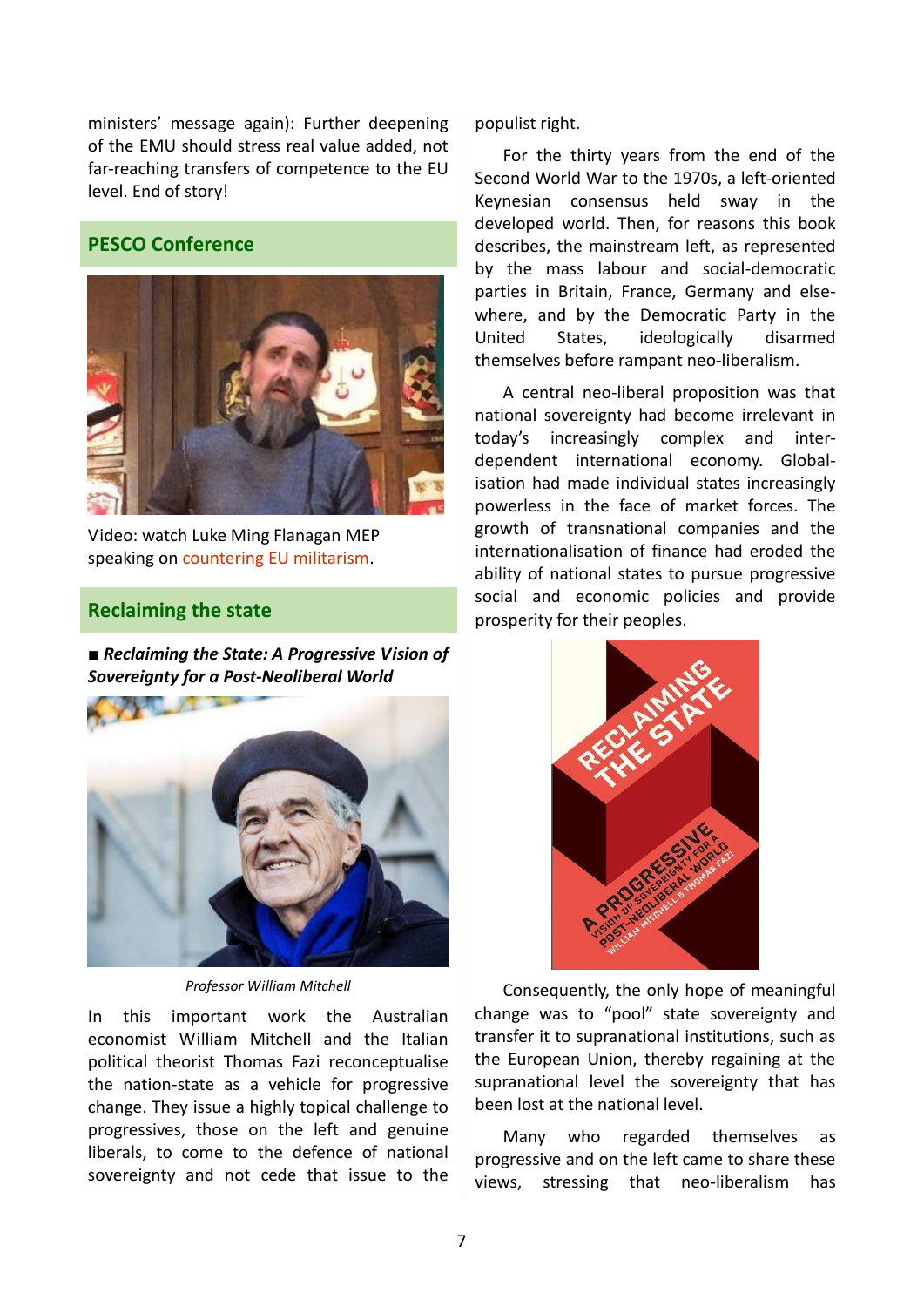involved a retreat or a hollowing out of the state, which found itself increasingly powerless in the face of market forces.

To cover their abandonment of a criticism of capitalism as a social system, progressives and left parties generally concentrated instead on such issues as racism, women's rights, homophobia, multiculturalism, and environmentalism—social marginality being no longer described and opposed in terms of class but rather in terms of identity.

This book analyses the political timidity, ideological opportunism and intellectual fallacies involved in this surrender. For example, the decades of neo-liberalism have seen little or no decline in state spending as a percentage of GDP—a crucial measure of the strength of the state in society. Even supposedly neoliberal governments, such as those of Reagan and Thatcher, did not reduce total public spending, though they altered its composition, for example spending more on weaponry and less on welfare.

As the authors point out, "even though neoliberalism as an ideology springs from a desire to curtail the State's role, neoliberalism as political-economic practice has produced increasingly powerful interventionist regimes."

Neo-liberalism has entailed extensive and permanent intervention by states and their governments: for example the liberalisation of goods and capital markets, the privatisation of resources and public services, the deregulation of finance, the reduction of workers' rights in collective bargaining, cuts to social schemes, and the lowering of taxes on wealth and capital at the expense of the middle class and working class.

The authors show how neo-liberal ideology, in its official anti-state guise, has been little more than a convenient alibi for what has been an essentially political and state-driven project, aimed at placing the commanding heights of economic policy in the hands of capital, and especially finance capital. Far from neo-liberal

globalisation making the national state out of date, all its principal elements were the result of choices deliberately and consciously made by national governments as their ruling elite set out to limit state sovereign rights.

The authors call this a process of "depoliticisation" of policy. Its principal elements were the reduction of the power of parliaments via-à-vis the executive; making central banks formally independent of government; adopting constitutional limits on debt-to-GDP ratios and public spending, as with the EU'S Stability Treaty (2012), thereby limiting what politicians can do at the behest of their voters; enforcing the free movement of goods and capital; and, above all, shifting government powers from the national level to the supranational.



Why did national politicians choose to "tie their hands" in this way? As the EU case epitomises, the creation of these self-imposed "external constraints" allowed national politicians to reduce the political costs to themselves of neo-liberal policies that were generally unpopular. It enabled them to "scapegoat" these externally imposed rules and supranational and "independent" institutions. These could be publicly presented as an inevitable outcome of the new harsh realities of globalisation, about which supposedly little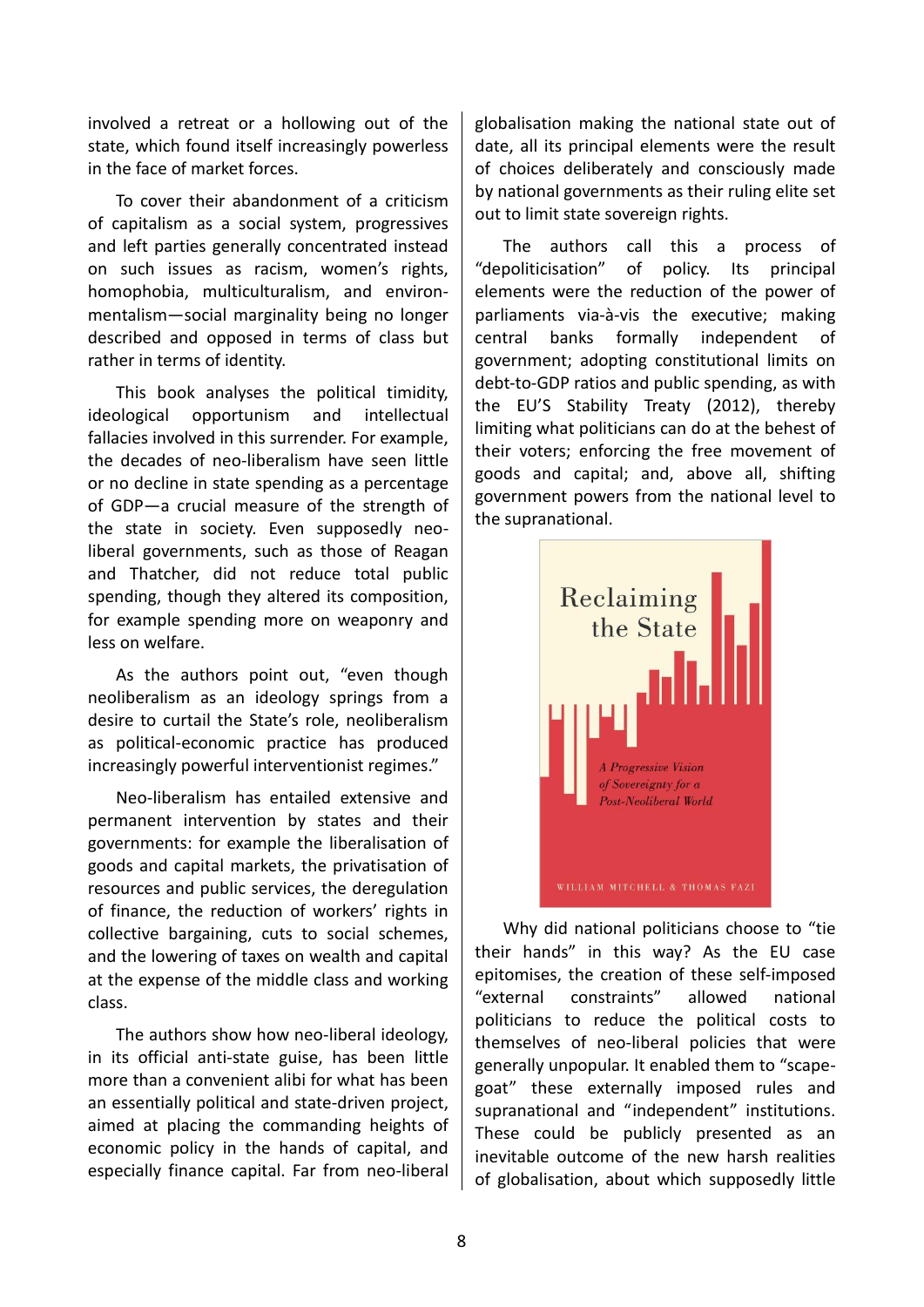or nothing could be done at the national level.

In this way national governments' choices and state macro-economic policies were insulated from popular criticism and protest.

Mitchell and Fazi contend that the war on sovereignty has been in essence a war on democracy. This process was brought to its most extreme in Europe, where the Maastricht Treaty (1992), which created the euro, embedded neo-liberalism in the EU's very fabric, in effect outlawing in supranational EU law the Keynesian policies that had been commonplace in the previous decades.

Given neo-liberalism's war against state sovereignty, it is only natural that the revolt against neo-liberalism should first and foremost take the form of demands for a "repoliticisation" of national decision-making processes that is, for more democratic control over politics and particularly over the destructive effects of the free movement of capital, goods and labour unleashed by neo-liberalism.

This necessarily can only be done at the national level by means of the national state, in the absence of effective supranational mechanisms of representation. The latter are impossible to bring into being as long as people's primary political identification is with their own nationality and state. Supranational structures will always lack democratic legitimacy, because people do not identify with them as their own.

The case of Iceland shows what even a tiny country can do when it uses its state sovereignty, an independent currency, controls on capital and the sequestration of its banks to overcome an extreme economic crisis.

The authors argue that progressives and the political left should not regard Brexit—and the current problems of the EU and monetary union generally—as a cause for despair but rather as a unique opportunity to embrace once again a progressive, emancipatory vision of national sovereignty, to reject the EU's neoliberal straitjacket, and to implement a

democratic socialist platform, which is impossible within the EU, let alone the euro zone.

*Reclaiming the State* analyses the elements of such a nationally based progressive socioeconomic programme, central to which is state control of currency, credit, and banking. The authors are confident that in the coming years the growing mass of citizens threatened by the forces of neo-liberalism will more and more choose the reality of national democracy, imperfect though it may be, over the fantasy of a democratic global society of atomised individuals, which is the implicit vision of neoliberalism.

They recognise, however, that a compelling socio-economic programme is not enough to enable progressives to win the hearts and minds of the people. If the political left is to become relevant in the form of successful mass political parties again it needs to make the rhetoric of nationhood its own—as James Connolly and countless pioneers of the classical labour and socialist movements did in their day.

The authors conclude: "Beyond the centrality of the State from a political-economic point of view, the Left has to come to terms with the fact that for the vast majority of people that do not belong—and never will belong—to the globetrotting international elite, their sense of citizenship, collective identity and common good is intrinsically and intimately tied to nationhood … In this sense, a progressive vision of national sovereignty should aim to reconstruct and redefine the national State as a place where citizens can seek refuge in democratic protection, popular rule, local autonomy, collective goods and egalitarian traditions, rather than a culturally and ethnically homogenised society. This is also the necessary prerequisite for the construction of a new internationalist world order based on interdependent but independent sovereign States."

*Reclaiming the State* will surely come to be seen as one of the more important social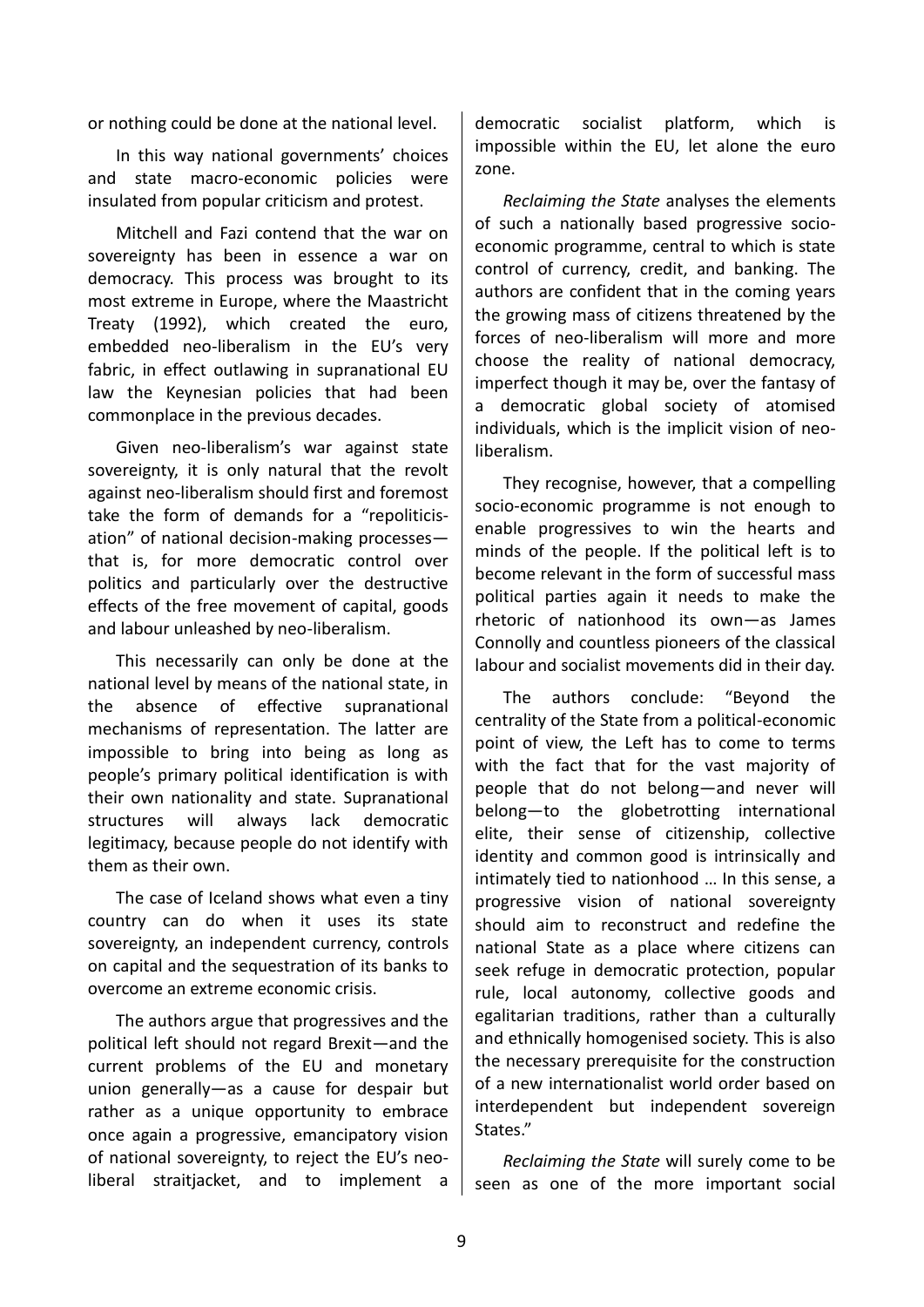science works of our time.

■ William Mitchell and Thomas Fazi, *Reclaiming the State: A Progressive Vision of Sovereignty for a Post-Neoliberal World* (London: Pluto Press, 2017; ISBN 978-0-7453- 3732-6; €23).

■ Prof. William Mitchell, joint author of *Reclaiming the State,* will be visiting Ireland in October, and the People's Movement will jointly host at least one public meeting. Here [he is,](https://www.youtube.com/watch?v=Liv0DKvRLvA) speaking on the themes in the book. (He takes a few minutes to get into his stride.)

## **Euro-zone policy failures laid bare!**

On 13 March 2018 the OECD issued its latest *Economic Outlook,* which suggests that the current growth phase will continue to next year as consumer and business confidence improves and translates as higher investment rates.

It forecasts, however, that growth in the euro zone will decline over the next two years. The major euro-zone states (Germany, France, and Italy) are not witnessing the growing investment expenditure. They are far from recovered, and the future is ominously black. Important cyclical indicators remain at depressed levels, which means that when the next cycle hits, the euro zone will be in a much worse position than before.



And the reason: the fundamentally flawed design of the monetary system, with its accompanying "austerity" bias.

A typical response from the Euro-elite is the report by the director of the Centre for European Policy Studies, Daniel Gros, "The Eurozone as an Island of Stability." It should come as no surprise that this institution is funded by European central banks, among other sources. Gros, with a PhD from the University of Chicago, possesses the Europhile neo-liberal pedigree, having previously worked for the IMF, and often writes "commissioned" pro-eurozone reports.

He jointly wrote the highly influential EU Commission report "One Market—One Money" (October 1990), an evaluation of the potential benefits and costs of forming an economic and monetary union, which provided the "analytical justification" for what was to follow: the acceptance of the Delors Report, the Treaty of Maastricht, and the rest of the crazy monetary union initiatives.

The analysis used deeply flawed economic models, including the notoriously poorly performed IMF Multimod model, which generated sympathetic results that reflect the assumptions made. These models are held out as "neutral" tests of policy propositions but are in fact so laden with theoretical bias that they are incapable of providing the role of the "independent umpire." Furthermore, the construction of "macro-economic stability" in the analysis was solely in terms of "better overall price stability."

The analysis also asserted that, while an independent central bank should be created, "the case for centralized powers over budgetary policy is much weaker." It recognised that if tight fiscal rules were used to co-ordinate national-level fiscal policy positions then the ability of countries to absorb "shocks" in economic activity would be reduced, especially given that the capacity for exchange-rate adjustment would be eliminated. Yet they still advocated tight fiscal restrictions.

The report recognised that "national level stabilization and adjustment in the case of country-specific disturbances" (for example a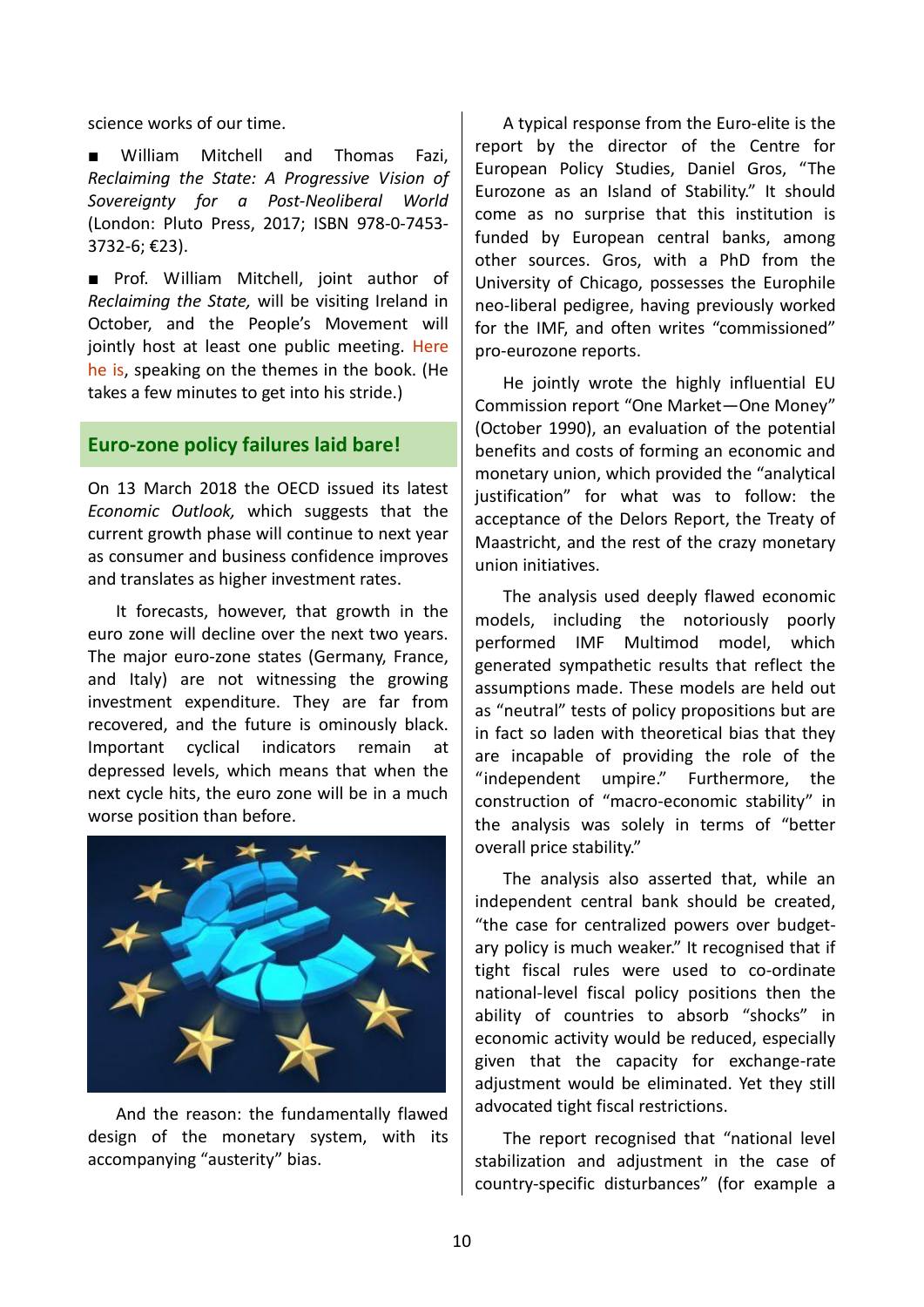collapse in private spending, as occurred in many countries in 2008) "requires flexibility and autonomy, at least within a normal range of sustainable public deficit and debt levels."

But despite that recognition, the Commission report concluded that "budgetary discipline, in order to avoid excessively high deficits, will need to be intensified …" In other words, they knew that if there were major reductions in total spending, the automatic stabilisers built in to the national government fiscal policy would be prevented from working in a normal and flexible fashion by the uniform and tight fiscal rules.

In that context, they knew that unemployment would rise sharply and persist, and that fiscal deficits would rise, and the only way that states could obey the proposed fiscal rules would be to attack domestic wages, pension entitlements and public services and infrastructure and further push up unemployment.

The economists advising the EU Commission at the time knew this but left it unstated, and the politicians did not tell the "people" that this was a likely outcome of what they were doing in their name. The maladministration was stark, and the denial was on a grand scale.

The report's recommendations were also contrary to the available evidence, which suggested that when central banks give priority to inflation over other macro-economic goals, such as high output and income growth and lower unemployment, the real losses arising from lower growth in real output and higher unemployment are substantial.

Now Gros is pushing more of the same. He asserted recently that "the euro zone owes its ostensible immunity from financial-market gyrations to major improvements in the peripheral economies' fundamentals: growth has picked up, and unemployment, though still high, is declining rapidly … After a decade of struggles, the eurozone today is an island of relative stability in a turbulent sea. To ensure

that it stays that way, its leaders must remember a fundamental truth: no predominantly domestic problem will ever be resolved by a loan or transfer of resources from abroad."

Thus "an island of relative stability"!

He doesn't mention that the only reason there is stability within financial markets with respect to euro-zone member-states' debt is that the EU Central Bank has been violating the treaty—breaking the law, that is—by buying up that debt in massive volumes and giving the private bond investors guaranteed profits if they keep purchasing in the primary auctions.



Of course it doesn't suit Europhiles to admit that the system is only surviving because its central bank is a law-breaker and when right before their eyes the central bank has been funding continuing fiscal deficits, despite being prohibited under the treaty from doing so.

The *Financial Times* recently showed that the total euro-zone fiscal balance has now almost returned to its pre-crisis state. In 2007 the euro-zone fiscal deficit was 0.7 per cent of GDP; at the height of the crisis it rose to 6.3 per cent (2009), but then the enforced austerity has brought it back to a deficit of 1.7 per cent of GDP (2017).

The euro zone didn't return to its peak real GDP of the first quarter of 2008 until the second quarter of 2015 (thirty quarters). The United States took only twelve quarters, and Australia had no official recession—just a slowdown. The euro zone has grown by just 5.6 per